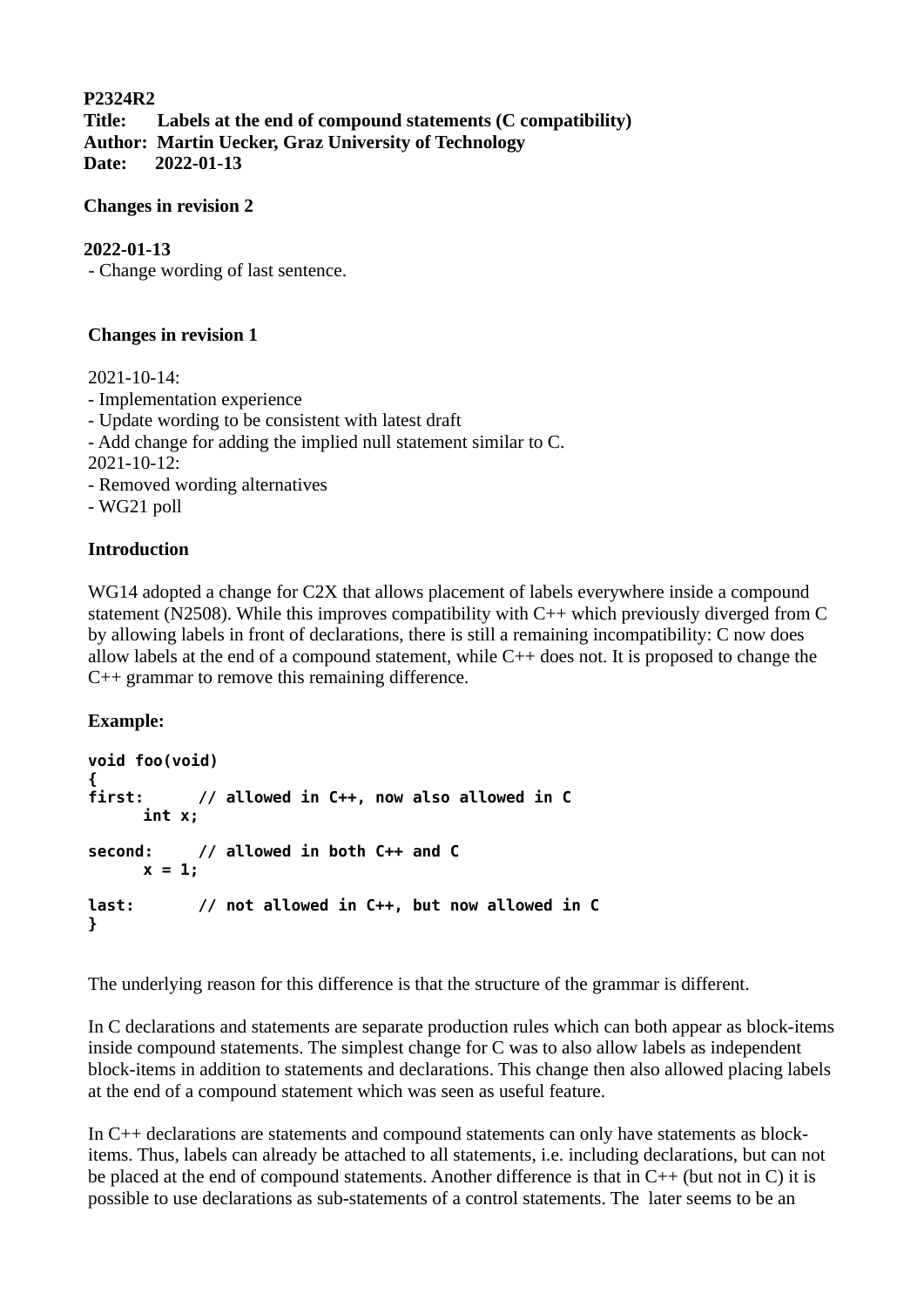unintended side effect of making declarations be statements and now requires a rewrite rule to place this declaration into a new scope.

# **Example:**

```
void bar(void)
{
      if (1)
      here: int x; // declaration allowed in C++ (not in C)
}
```
is rewritten to:

```
void bar(void)
{
      if (1) {
      here: 
            int x;
      }
}
```
The paper was discussed in the  $C++/C$  compatibility study group with the recommendation to pass it on to EWG:

Does SG22 recommend forwarding P2324R0 to EWG?

| SF | F |   | A | <b>SA</b> |      |
|----|---|---|---|-----------|------|
|    |   | 0 | O | 0         | WG14 |
|    | 6 | ר | U | 0         | WG21 |

# **Implementation Experience**

GCC implements the new syntax for C since version 11 in default mode with warnings for pre C2X versions only with -Wpedantic. TCC accepts the code in development versions. ICC, SDCC, and released versions of TCC accept it with warnings. ICC also accepts the code for C++ with warning.

# **Backward Compatibility**

There are no backward compatibility concerns. Compilers seem to either accept the syntax and then implement the obvious semantics or emit an error. For C there is a possible subtle change in the interpretation of blocks (N2663), but this does not seem to affect C++. regarding A feature testing macro seems unnecessary as it would be far simpler for code that relies on older compilers to add continue to add a semicolon as a null statement.

### **Required Wording Changes**

The wording proposed here is a minimal self-contained change that adds an explicit rule to have labels at the end of compound-statement. The disadvantage is that such labels are treated specially and the formal grammar does not reflect the full symmetry of the situation. (P2324R0 lists alternatives). Additionally, we insert an implied null statement after the label if it appears at the end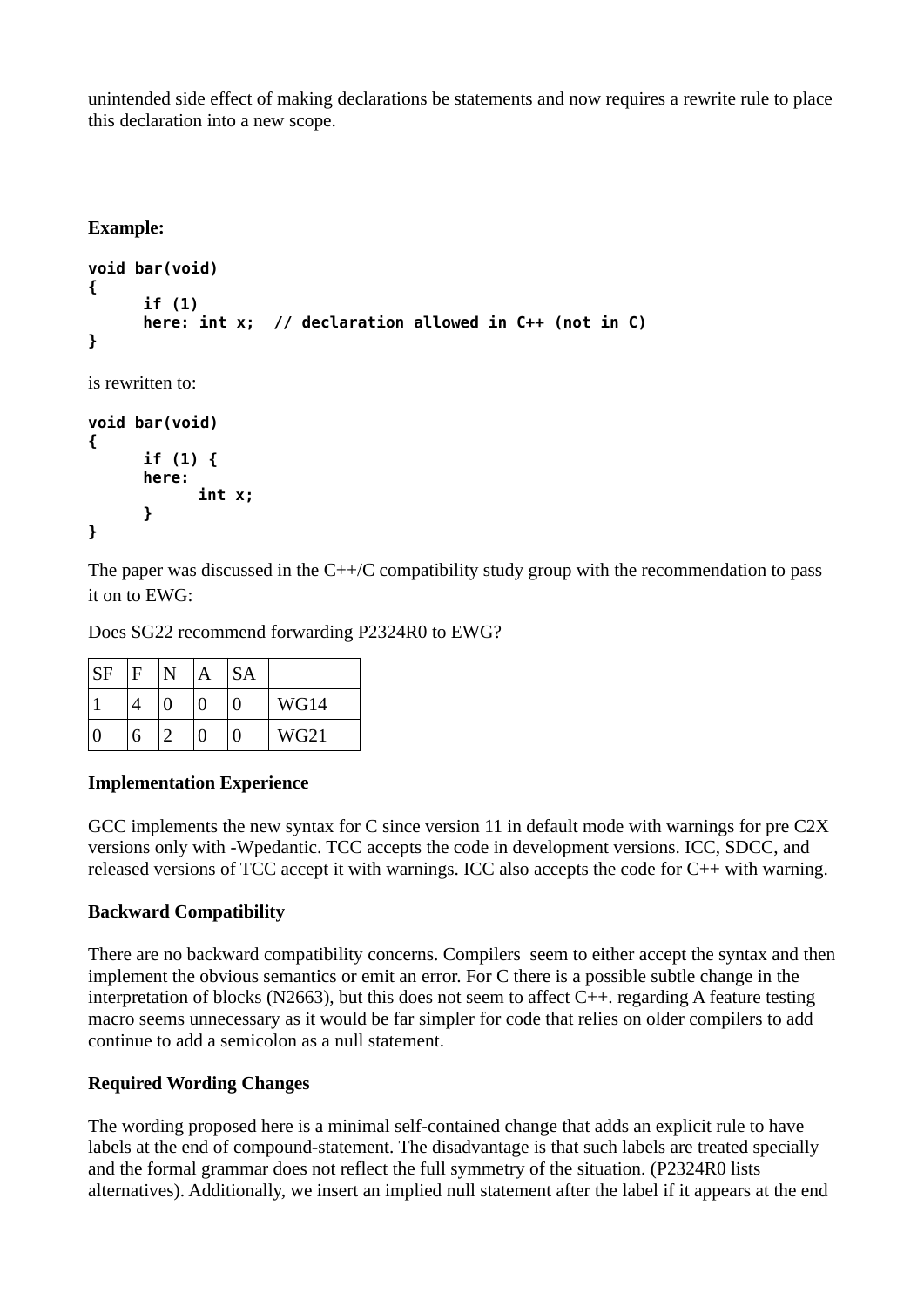of a compound statement, because control flow is defined in terms of statements. The changes are against the latest draft available on <https://eel.is/c++draft/> generated on 2021-08-26.

[stmt.label] 8.2 Label Labeled statement

A statement can be labeled. A label can be added to a statement or used anywhere in a compoundstatement.

## labeled-statement:

label:

attribute-specifier-seq<sub>opt</sub> identifier : statement attribute-specifier-seq<sub>opt</sub> case constant-expression : statement attribute-specifier-seq<sub>opt</sub> default : statement

#### labeled-statement: label statement

The optional attribute-specifier-seq appertains to the label. The only use of an identifier label is as the target of a goto. No two labels in a function shall have the same *[identifier](https://eel.is/c++draft/lex.name#nt:identifier)*[.](https://eel.is/c++draft/stmt.label#1.sentence-4) A label can be used in a goto statement before its introduction.by a l*[abeled-statement](https://eel.is/c++draft/stmt.label#nt:labeled-statement).*

Case labels and default labels shall occur only in switch statements.

[stmt.expr] 8.3 Expression statement

Expression statements have the form

expression-statement:  $expression_{\text{opt}}$ ;

The expression is a discarded-value expression. All side effects from an expression statement are completed before the next statement is executed. An expression statement with the expression missing is called a null statement.

[Note: Most statements are expression statements — usually assignments or function calls. A null statement is useful to carry a label just before the  $\}$  of a compound statement and to supply a null body to an iteration statement such as a while statement ([stmt.while]). — end note]

[stmt.block] 8.4 Compound statement or block

A compount-statement (also known as a block) groups a sequence of statements into a single statement[.](https://eel.is/c++draft/stmt.block#1.sentence-1)

compound-statement: { statement-seqopt label-seqopt } statement-seq: statement statement-seq statement label-seq:

label